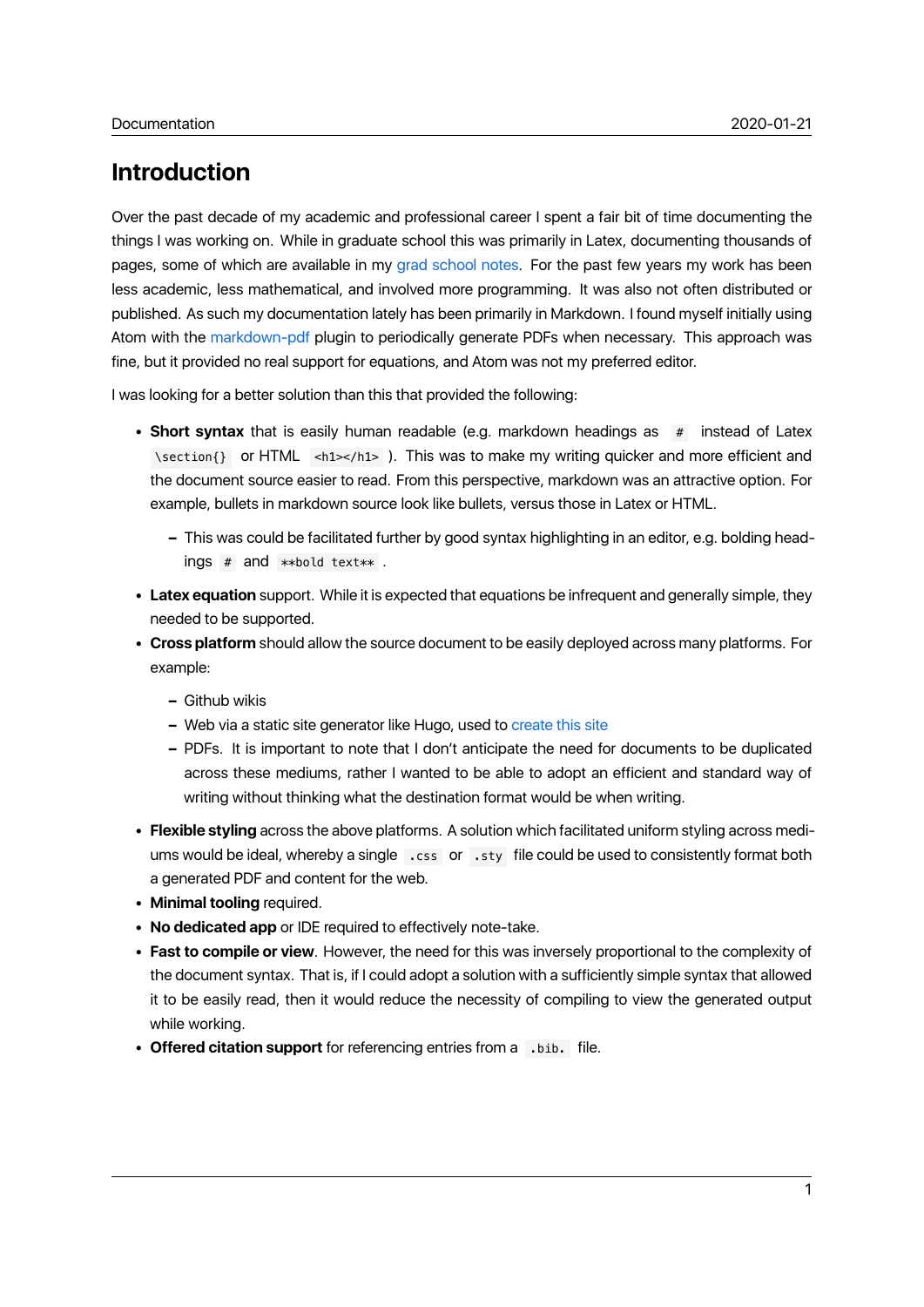# **Solution: Markdown and Pandoc**

After considering the above requirements for a simple, easy-to-read syntax, markdown was a good choice. Furthermore, it is widely supported on and offline, with easy tooling to generate PDFs including Pandoc and good support online at Github, Gitlab, and with Hugo, Jekyll, and more. Markdown supports embedded HTML and Latex with tools like KaTex and MathJax.

For the generation of PDFs Pandoc is easy to use and supports Latex. Latex is not supported i[n Github,](https://pandoc.org/) but seems to be in Gitlab. Markdown is easy-to-rea[d mean](https://gohugo.io/)ing I can efficiently view, edit, and write the source document, reducing the need for real-time rendering or to frequently and quickly compile. References can be included from a .bib file. Using the Sublime Text markdown syntax highlighting works well for markdown, although it does not do anything for Latex. But as the primary goal was for a simple, easy syntax that allowed for the inclusion of equations rather than a focus on highly mathematical documents, this was not a big deal - equations should be relatively simple and infrequent. And admittedly I've made no attempt yet to see if there are any options for syntax highlighting that may work better for markdown with Latex.

Latex was an alternate source format considered, with Pandoc providing tools for conversion to markdown or HTML for use on the web, and easy generation of PDFs. However, even with templates, Latex source is more verbose and and cumbersome to use for relatively simple note taking and documentation, most of what I do now. Furthermore, Latex is not a format well supported on the web. Jupyter was considered as well but seemed much more heavyweight than desired, required more tooling, and is not as widely or easily supported as markdown (although it is supported in Github, for example.)

Styling flexibility with this solution is nearly unlimited, although consistency between the web (e.g. via Hugo) and generated PDFs (e.g. via Pandoc and Latex) may not be easily maintained though. CSS used for the web could not necessarily be applied to PDFs and vice versa, but of the above requirements styling is not the most important. Once the desired styling is set for each of these outputs, it will likely not often be changed. There may even be options to use CSS with Pandoc and Latex, or tools to generate a .sty file from CSS, although this is another thing I've not yet looked into at the time of this writing.

### **Using Pandoc**

The Basic Pandoc command for generating doc.pdf from doc.md is:

```
1 $ pandoc doc.md -o doc.pdf
```
For more about Pandoc check out the Pandoc User's Guide.

### **Bibliography**

A bibliography, in the form of a .bib can be easily be included with Pandoc. To format the references, the Citation Style Language can be specified. Thousands of CSL files can be found here. The following Pandoc options can be used to include the bibliography.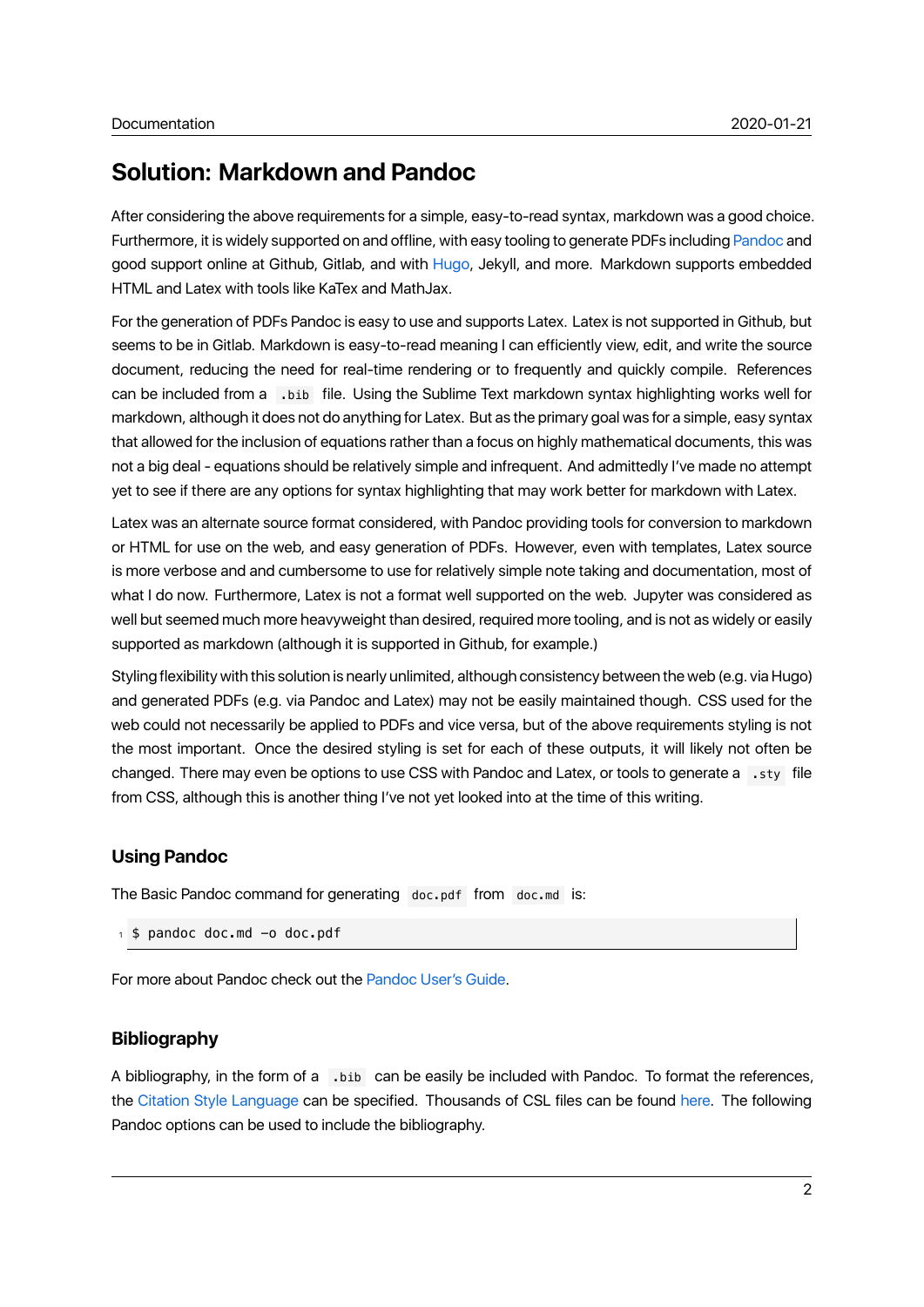```
|1| --filter pandoc-citeproc \
 -bibliography=test.bib \
 -cs1 ieee.csl \setminus
```
Citing the bib entry  $my-citation$  are accomplished in markdown by  $[@my-citation]$ .

#### **Styling**

To style the Pandoc generated output, several options for templates were available that can be used with the --template option. The Eisvogel Pandoc Latex template was one of the simplest and easiest. Just download it, put it in the default pandoc template location  $\sim$ /.pandoc/templates/, and used with --template eisvogel . The result out-of[-the-box is quite](https://github.com/jgm/pandoc/wiki/User-contributed-templates) good, additional styling options will be described below.

Docs on Pandoc's different flavors of markdown described in the docs: Pandoc's Markdown It says in the post Customizing pandoc to generate beautiful pdfs from markdown:

GitHub style markdown is recommended if you wish to use the same source (or with minor changes) in multiple places.

I chose to use markdown instead, as yaml\_metadata\_block not supported by gfm , nor does not work with Eisvogel template.

#### **Bash Script**

With the Pandoc options above (using filters, including a bibliography, specifying CSL file, and applying a template) the command to run Pandoc was becoming quite long. As was well described in the blog post Customizing pandoc to generate beautiful pdfs from markdown using a simple script to call Pandoc was an obvious solution. Calling Pandoc to convert a markdown to PDF required the following command:

<sup>1</sup> \$ ~/.pandoc/md2pdf.sh doc.md ~/Desktop/doc.pdf

The contents of the script  $md2pdf.sh$  with all of the final options will be listed below.

## **Markdown Processing in Pandoc and Hugo**

With the above, the first problem that was encountered when attempting to generate a PDF from the source from this site was in the differences between the markdown processor of Hugo versus that of Pandoc. With the markdown processor in Hugo extra arguments can be passed to a code block, for example, specifying that line numbers should be turned off as shown below. However, when code such as this is used in the markdown file and Pandoc is called, it does not know how to interpret these extra arguments and ends up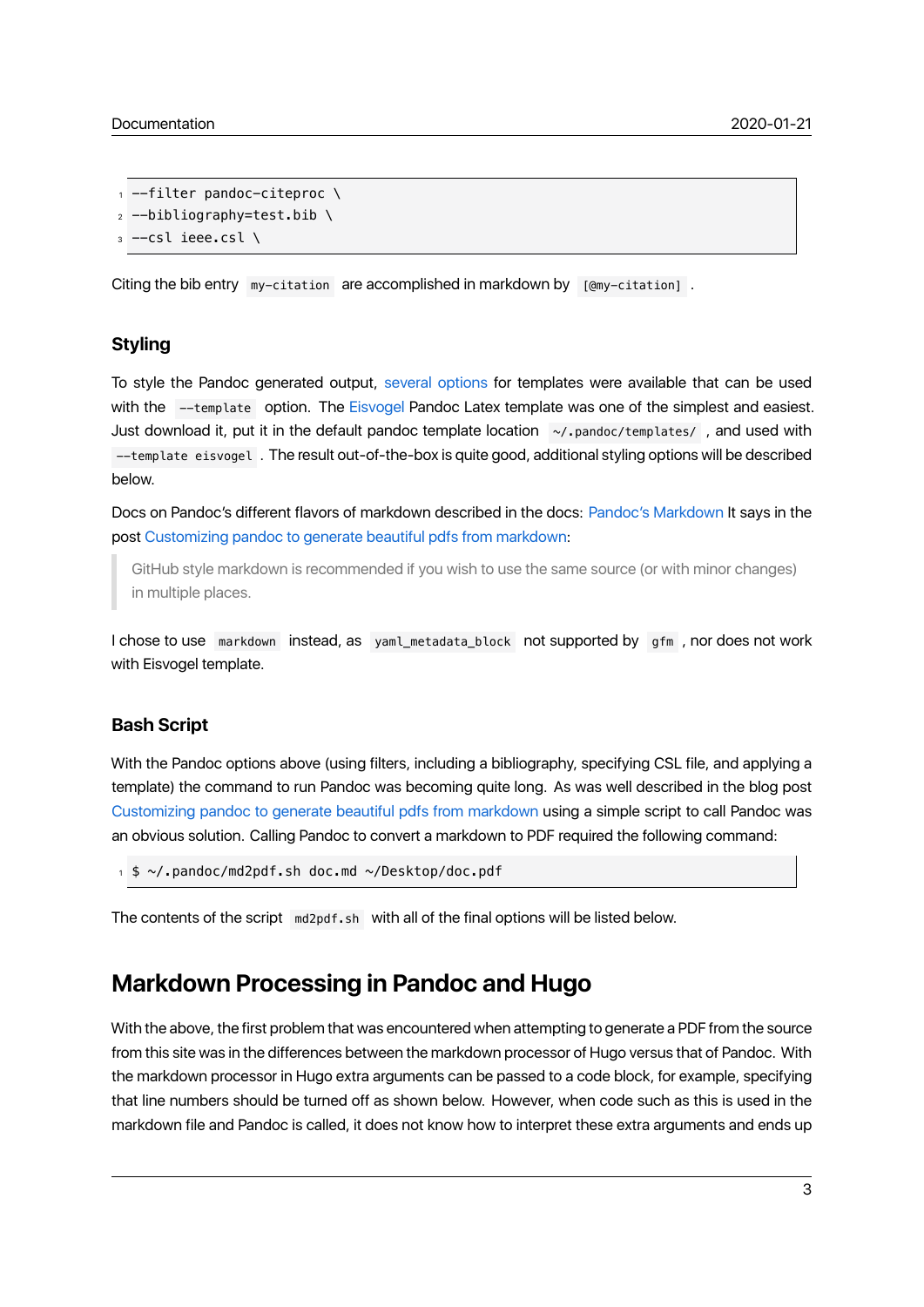rendering the code weirdly. Again, it was not necessarily a primary use case that I generate PDFs from the posts on this site, but I wanted to have the flexibility to do so.

```
```is {linenos=false}
2 var your = "code here"
3 \mid \cdots
```
Here is what it looks like:

js {linenos=false} var your = "code here"

It looks just fine in Hugo - a nicely formatted code block without line numbers. This is not the case when generating a PDF with Pandoc as Pandoc cannot intepret the {lineos=false} . In the PDF the code is formatted as in-line code rather than in a block, all of the statements are on a single line, and {linenos=false} appears in the output as if it were inside the code block. To address this problem this additional code needed to be interpreted by Pandoc or simply ignored, with the desired effects of such code when used on the web to be achieved via Latex styling.

#### **Solution Option 1: Don't use Pandoc**

This is the obvious solution. For markdown source that is used to generate content only for the web a separate way to generate a PDF document may or will not be necessary. In rare cases when converting web content to PDF is necessary, printing from a browser to PDF is definitely a primitive but rather effective option. This was again important to acknowledge but not a viable solution to the underlying problem of how to handle flavors or features of markdown and the different processors that may not be supported by Pandoc.

#### **Solution Option 2: HTML/CSS Tricks and Pandoc Arguments**

Another solution is to segregate markdown that is to be processed by Pandoc versus that that is to be processed by Hugo and its corresponding markdown engine. This could be accomplished using the following code, and using the Pandoc option --from markdown-markdown\_in\_html\_blocks-native\_spans . This tells Pandoc to process the HTML span with class="hide-me" thus showing its contents in the PDF generated by Pandoc. At the same time, when processed by Hugo for the web, the HTML span with class="hide-me" will be hidden using CSS display: none; . And the p element will naturally show in Hugo, but is hidden from Pandoc.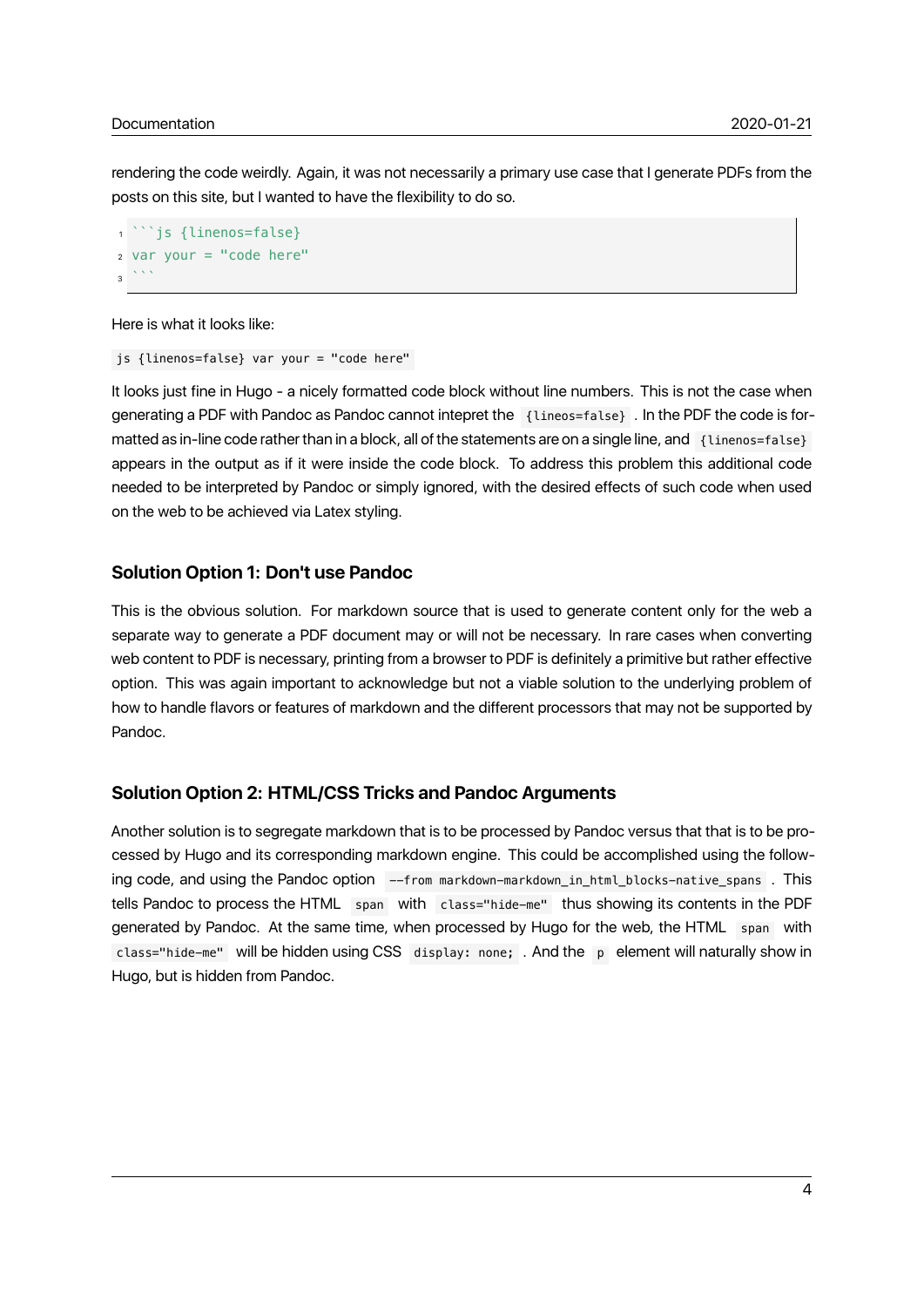```
1 <!-- this shows in Pandoc -->
2 <span class="hide-me">
3<sup>'`</sup>js
4 var your = "code here"
\overline{5} \cdots6 </span>
7
8 <!-- this shows in Hugo -->
9 <p>
10<sup>| ``</sup>js {linenos=false}
11 var your = "code here"
1213 </p>
```
The results of this solution are as desired. With some cumbersome HTML and CSS, parts of the source can be defined that show up either in the Pandoc PDF output or on the web, and thus each of these parts can be written differently depending on how each markdown processor will use them.

This solution is at best horribly inelegant, requiring extra HTML elements and significant duplicated source just because the markdown processor of Pandoc is different than that of Hugo.

#### **Solution Option 3: Pandoc Filters**

There is lots of information on Pandoc filters written in Python, php, Lua, etc. online, and this solution also seemed to the most elegant and flexible. This solution would require creating a filter called, for example, filter.lua that would handle the offending code when using Pandoc using the option --lua-filter=filter.lua .

A few minutes were spent looking at the filters, but I realized it might be a bit involved and so this option was set aside to come back to after seeing if there may be more simpler options. The Pandoc Filters docs were a useful reference. As filters were an interesting option, I was particularly interested in Pandoc Lua Filters as they seemed to be frequently used with success and I'd enjoyed working with Lua before. Filters can also be written in Python and used with Panflute, as described in the blog post Te[chnical Writing](https://pandoc.org/filters.html) with Pandoc and Panflute.

#### **[Solution Option 4](https://lee-phillips.org/panflute-gnuplot/): Replace Offending Argument with sed**

As the current problem was limited to one particular case (the occurrence of {linenos=false} ) the stream editor sed could be easily used to look through the markdown source, replace offending code, and plumb the output into Pandoc. This way was very fast to understand and implement, more elegant than the HTML/CSS hacking above, and seemed somewhat flexible although it was far less elegant than ideal. But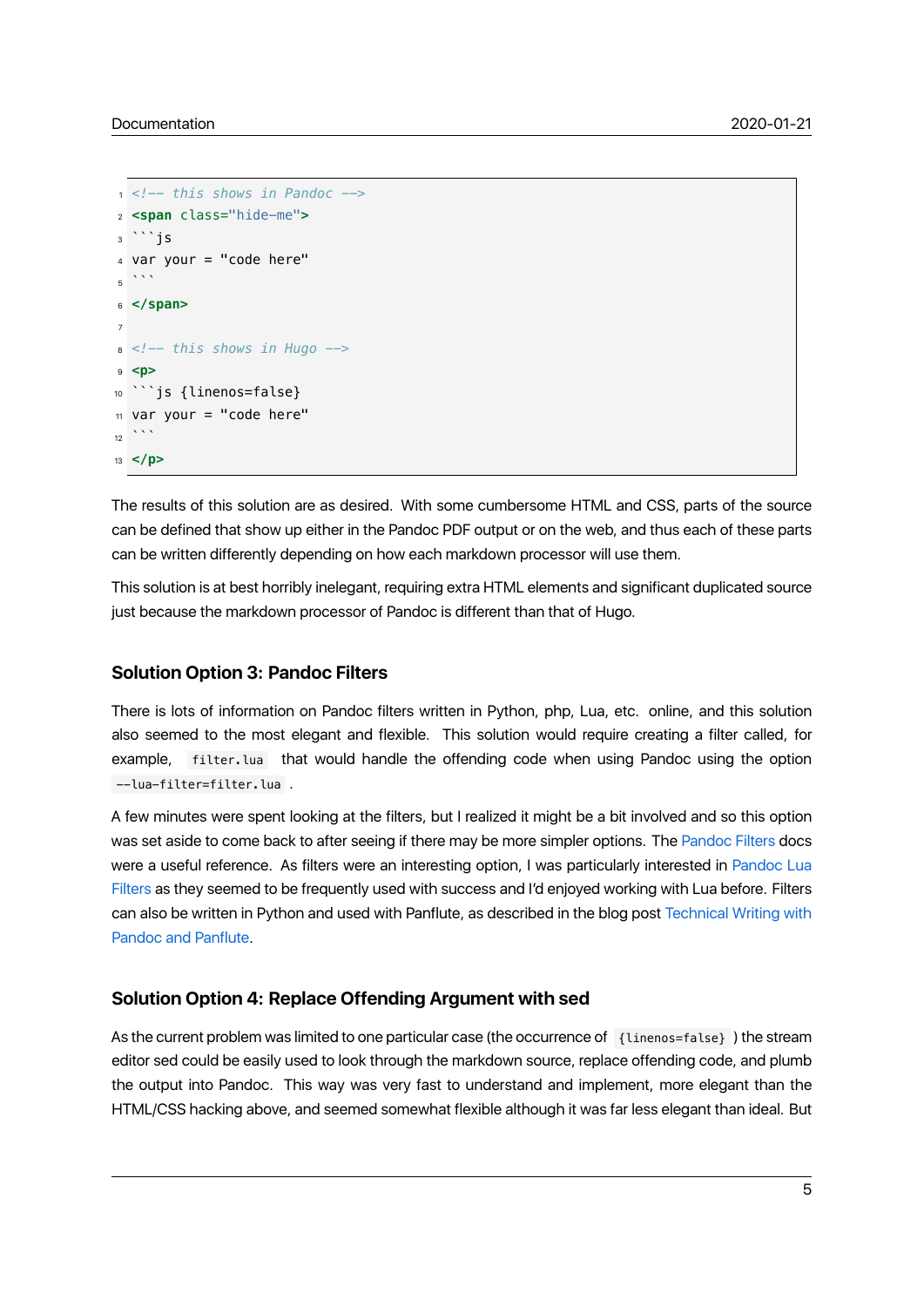in order to ensure parts of the code could be specified for removal (and not occurrences in the text, like {linenos=false} ) a &nbsp was tacked on. Then sed and Pandoc can be run as follows.

```
1 $ sed 's///g' documentation.md | pandoc \
2 -o documentation.pdf
```
The result is the following, no line numbers for the desired code blocks on the web, and correctly rendered PDF output from Pandoc.

```
``is {linenos=false}  
2 var test
3 \mid \cdots
```
Of course the doesn't enable the code block line numbers to be selectively turned off in the Pandoc output.

It's not the most elegant solution as it requires remembering to include a superfluous  $\epsilon_{\rm nbsp}$ ; after each {linenos=false} (or having such commands be removed everywhere) and as such will not scale well depending on how many other commands are relied upon on in the future that are not compatible with Pandoc, and adds a bit of an ugly extra step to the pandoc script. But for now it's a decent solution for this single occurrence with low overhead. Should I revisit this later to come up with a better solution, I can simply grep my notes and remove this anbsp; or just leave it in there, as it doesn't really hurt anything. And yet again, it is unlikely that markdown from this site will be given to Pandoc anyway.

## **Styling Pandoc Output**

As mentioned in Styling above, using a downloaded template such as with --template eisvogel produced a PDF output that looked pretty decent. However further customization was needed.

#### **Styling Fonts**

The first was to be able to customize the fonts in the PDF output. The Pandoc options below can be used to easily change fonts.

```
-V mainfont="SFNS Display" \
```

```
|z| -V monofont="Menlo Regular" \
```
In addition a Latex header, for example headings.tex , can be used for more specific customization.

```
\newfontfamily\sfnsdisplaybold{SFNS Display Bold}
```

```
2 \sectionfont{\fontsize{16pt}{16pt}\selectfont\sfnsdisplaybold}
```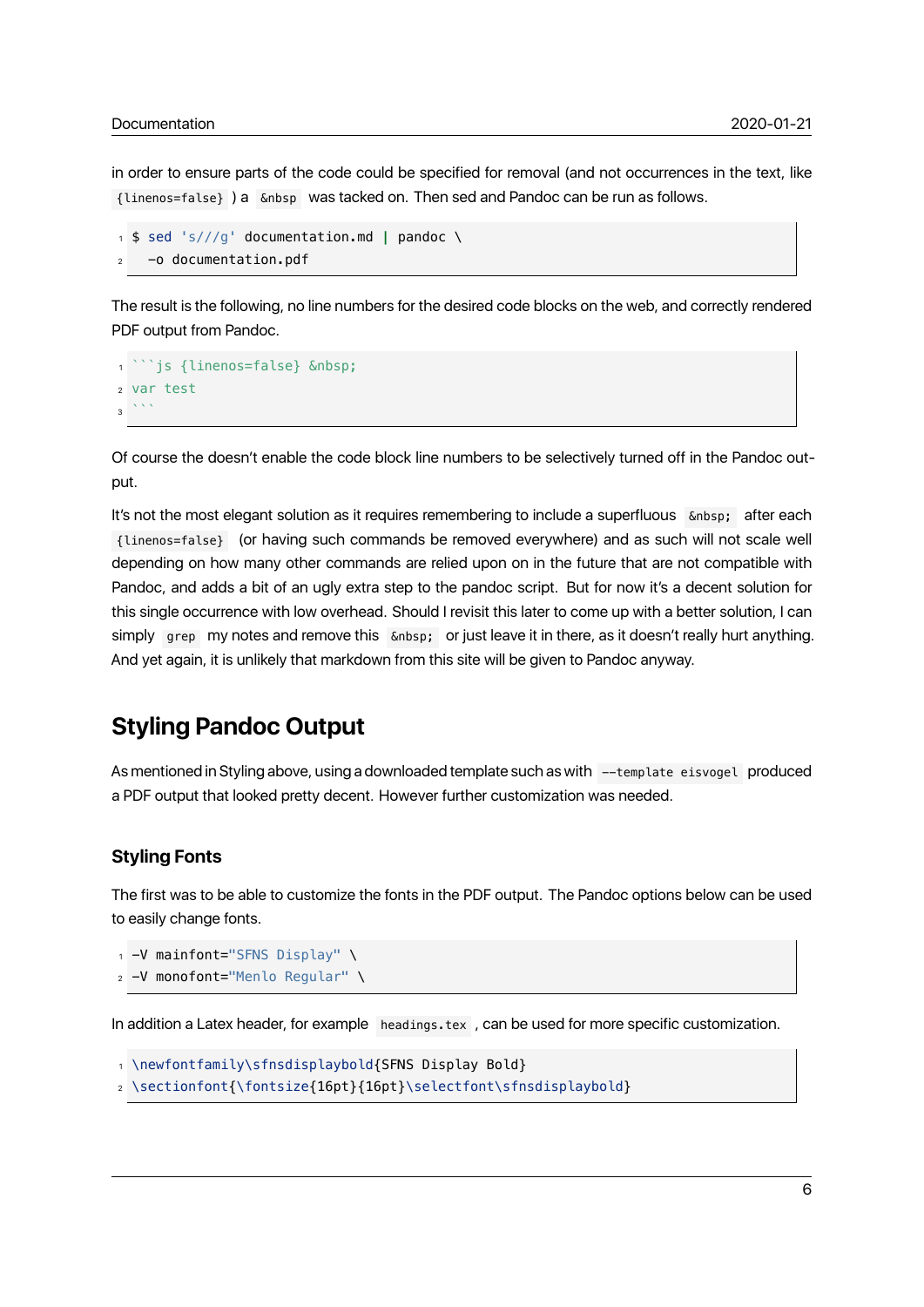Custom fonts can be added and used as well. On Mac, fonts are in ~/Library/Fonts . The header above can be used with --include-in-header ~/.pandoc/tex-headers/headings.tex To see what fonts are installed, the following command can be used:

<sup>1</sup> fc-list **|** grep "SF-Pro-Text-Regular"

The San Francisco font, for example, can be downloaded in tth here.

#### **Styling Code**

#### **Listings**

First option is to use the --listings option with Pandoc. This made block code look quite nice, but the in-line code I was not happy with. The use of the --listings option put inline code in latinline and block code in a lstlisting environment. The easiest way to see this was by just outputting .tex document from Pandoc. This is also a great way to get visibility into the intermediate step of generating PDF from markdown, and see how to best apply Latex headers and style the intermediate Latex source. This could even then be altered and output generated with whatever Latex engine, in this case I was using XeLatex.

The solution when using --listings was to use a latex header to style these environment(s) as desired. For example, made listings-code.tex and included with

 $line$ -include-in-header  $\sim$ /.pandoc/tex-headers/listings-code.tex

as with our header for heading fonts.

The contents of this header which are included in the linked .pandoc repo were overly complex. The details will not be covered here, but some helpful references were:

- A gist with a bunch of options for lstset : LaTex settings for embedding Python with Monokai theme.
- StackExchange answer: How to redefine \lstinline to automatically highlight or draw frames around all inline code snippets?
- [StackE](https://gist.github.com/nhtranngoc/88b72d9bfb656a3de227eea38ed80627)xchange answer: Adding background color to \verb or \lstinline command without \Colorbox
- StackExchange answer: [Avoid line breaks after \lstinline](https://tex.stackexchange.com/questions/30845/how-to-redefine-lstinline-to-automatically-highlight-or-draw-frames-around-all/30851#30851)
- [StackExchange answer:](https://tex.stackexchange.com/questions/30845/how-to-redefine-lstinline-to-automatically-highlight-or-draw-frames-around-all/30851#30851) Colored background in inline listings

The result in its current form w[as acceptable, although not great - the inline code just didn't look quite right](https://tex.stackexchange.com/questions/357227/adding-background-color-to-verb-or-lstinline-command-without-colorbox). This could be improved with t[he Latex header, but it was alre](https://tex.stackexchange.com/questions/64750/avoid-line-breaks-after-lstinline)ady much more complicated than desired. I chose to consider an appro[ach without using the listings packag](https://tex.stackexchange.com/questions/28179/colored-background-in-inline-listings)e to style code. When not using the --listings option, inline code is in texttt{} and a custom Shaded and Highlighted environment for block code.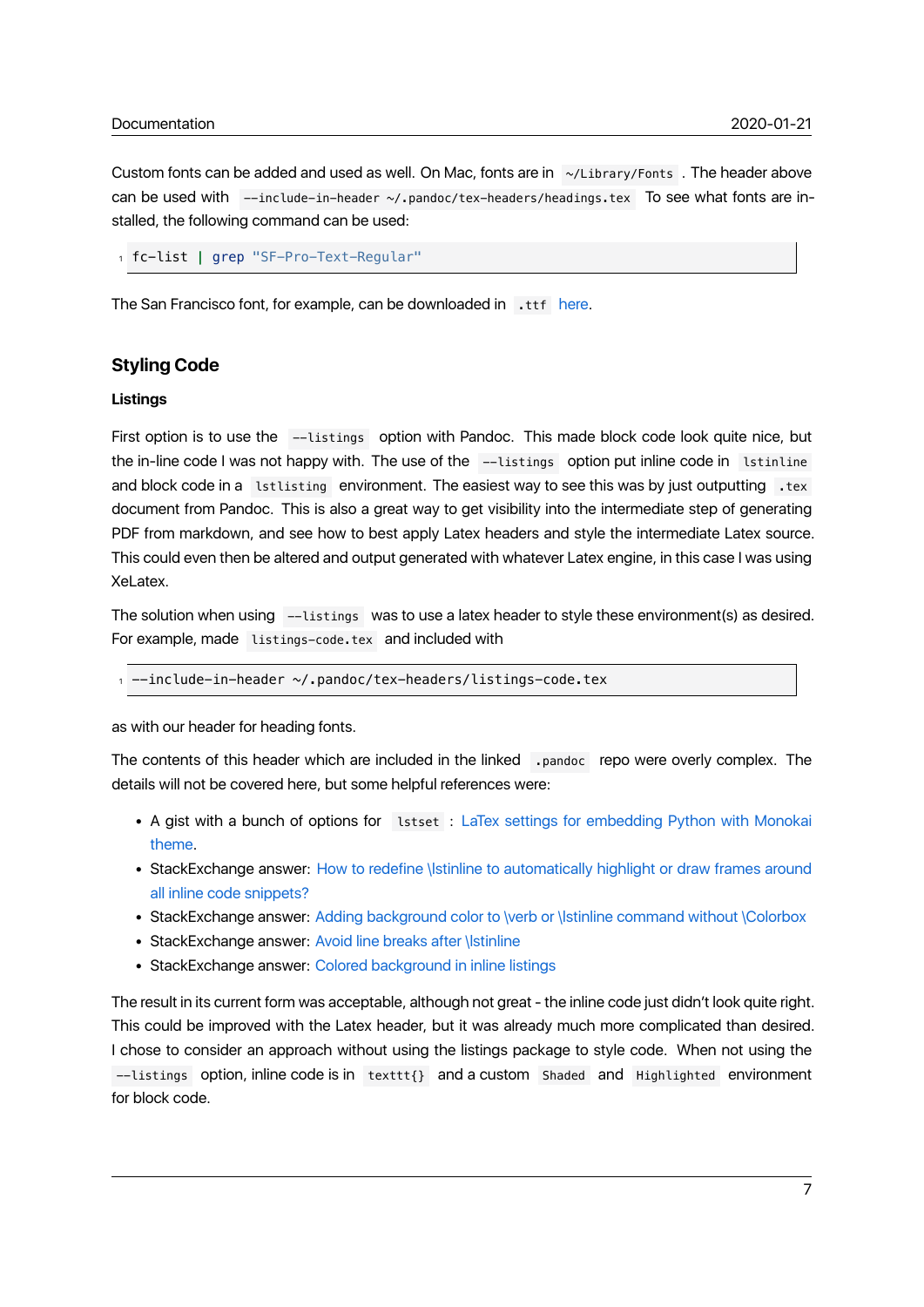#### **Highlight Style: Inline Code**

The inline code can be easily styled via the included Latex header by putting it into a \colorbox and setting the font size and style as desired. Not much else needs to be done to achieve a satisfactory result for inline code. This can be seen in the linked . pandoc repository at the end of this post.

#### **Highlight Style: Block Code**

The block code can be styled with a Pandoc style, which caan be exported, modified, and used as:

```
-highlight-style ~/.pandoc/themes/pygments-mod.theme
```
This provides a very basic styling only to the Highlight environment. This is well described in the Docs: Syntax highlighting. This is probably not as good of an option as using listings (when writing in Latex natively, this has been my prefered approach for styling block code) but is the prefered approach for now due to its simplicity. To further style the block code, the fvextra package can be used. fvset can be [used to apply option](https://pandoc.org/MANUAL.html#syntax-highlighting)s to verbatim environment used for block code, allowing the addition of line numbers, background color, margins, and more to be set. With this, a simple Latex header can style the inline and block code as desired, without the complications when using the listings package.

### **Styling Hyperlinks**

To specify the hyperlink color in the generated PDF, another Latex header can be used:

```
-include-in-header ~/.pandoc/tex-headers/link-color.tex
```
Another issue when generating a PDF was with HTML links in the markdown source. Remember from setting up this site that HTML links were used to enable opening the link in a new tab. A Lua filter was used to handle HTML links from markdown document and keep the links in the generated PDF. Fortunately, a suitable filter was found in the Stack Overflow answer HTML-formatted hyperlinks not preserved in b[ook](https://danielwiese.com/posts/site-setup/)[down PDF, so it](https://danielwiese.com/posts/site-setup/) did not need to be written from scratch. There were also similar filters using Panflute as described here: How to convert markdown link to html using Pandoc.

# **[Conclu](https://stackoverflow.com/questions/52958312/html-formatted-hyperlinks-not-preserved-in-bookdown-pdf)si[ons](https://gist.github.com/dixonsiu/28c473f93722e586e6d53b035923967c)**

Hopefully the above provided a useful discussion of some of the problems encountered when using markdown on the web and for generating PDFs with Pandoc, describing the options and styles used to achieve the desired results in both of these mediums. Below a short list is provided of the items from setting up this site and this document that make up the current solution and workflow:

• Specify all links with HTML using the attribute target=" blank".